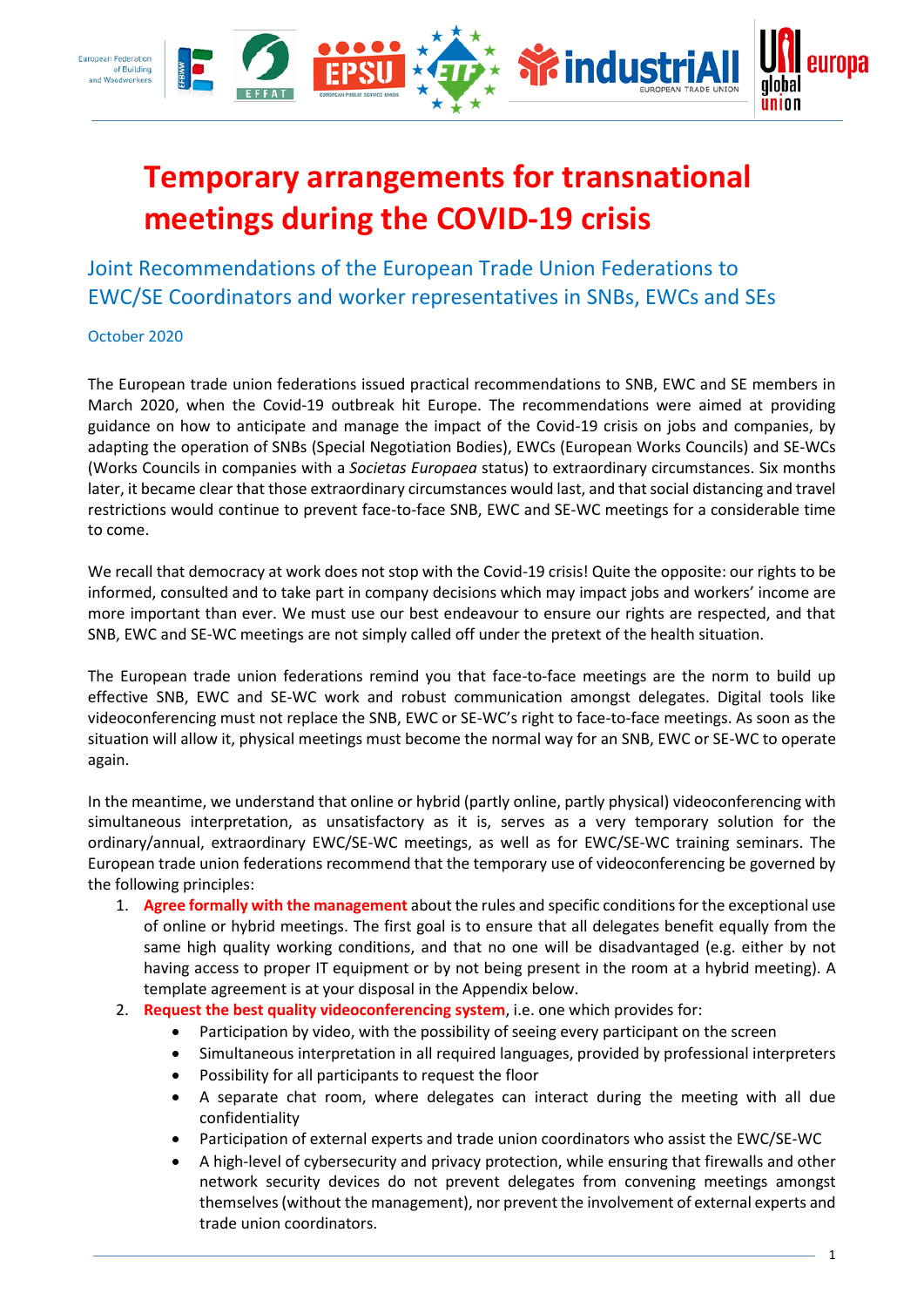

- 3. **Secure access to and training on** the videoconferencing system for all delegates. SNB, EWC and SE-WC members must have access to the necessary equipment (computer/tablet, high-speed internet connection, headset, webcam) and to a dedicated office or (home) room to allow for their meaningful participation in the meeting. A training session on, as well as a test, of the chosen videoconferencing system must be carried out before the first online/hybrid meeting takes place.
- 4. **Adapt your meeting**. Avoid full day online or hybrid meetings which can be particularly exhausting and lead to confusion and lack of focus. Instead, request meetings to be spread over several days, with sessions lasting at most half a day. Also, if voting is required (e.g. for an election within the EWC), avoid secret voting as much as possible. If unavoidable, request a verification procedure to be set up (e.g. appoint an assessor, or an election committee which is able to control the validity of electronic votes).
- 5. **Contact your European trade union federation in case of SNBs which were recently set up**, or when a EWC/SE negotiation has just started. While videoconferencing could temporarily, and very exceptionally, replace face-to-face meetings when the members already know each other quite well, we believe it is not advisable to resort to online meetings at the starting phase of a negotiation to establish a future new EWC/SE-WC.

Of course, it is for SNB, EWC or SE-WC delegates to decide, together with their trade union federation, what is best depending on their very own specific situation, provided social dialogue is maintained under high quality conditions. The trade union expert/coordinator nominated to assist your SNB, EWC or SE-WC, as well as the European trade union federations, remain at your complete disposal should you have any question.



### **www.industriall-europe.eu www.uni-europa.org www.effat.org**

**Bruno Demaître** +32 476 54 09 90 [bruno.demaitre@industriall-europe.eu](mailto:bruno.demaitre@industriall-europe.eu)

European Federation of Building and Woodworkers

**Thilo Janssen** +32 473 13 43 27 [tjanssen@efbww.eu](mailto:tjanssen@efbww.eu)



**Annika Flaten** +32 478 79 15 39 [annika.flaten@](mailto:annika.flaten)uniglobalunion.org



**Enrico Somaglia** +32 491 61 71 00 [e.somaglia@effat.org](mailto:e.somaglia@effat.org)



**Guillaume Durivaux** +32 489 39 48 91 [gdurivaux@epsu.org](mailto:gdurivaux@epsu.org)



**www.efbww.eu www.epsu.org www.etf-europe.org**

**Myriam Chaffart** +32 475 34 36 51 [m.chaffart@etf-europe.org](mailto:m.chaffart@etf-europe.org)